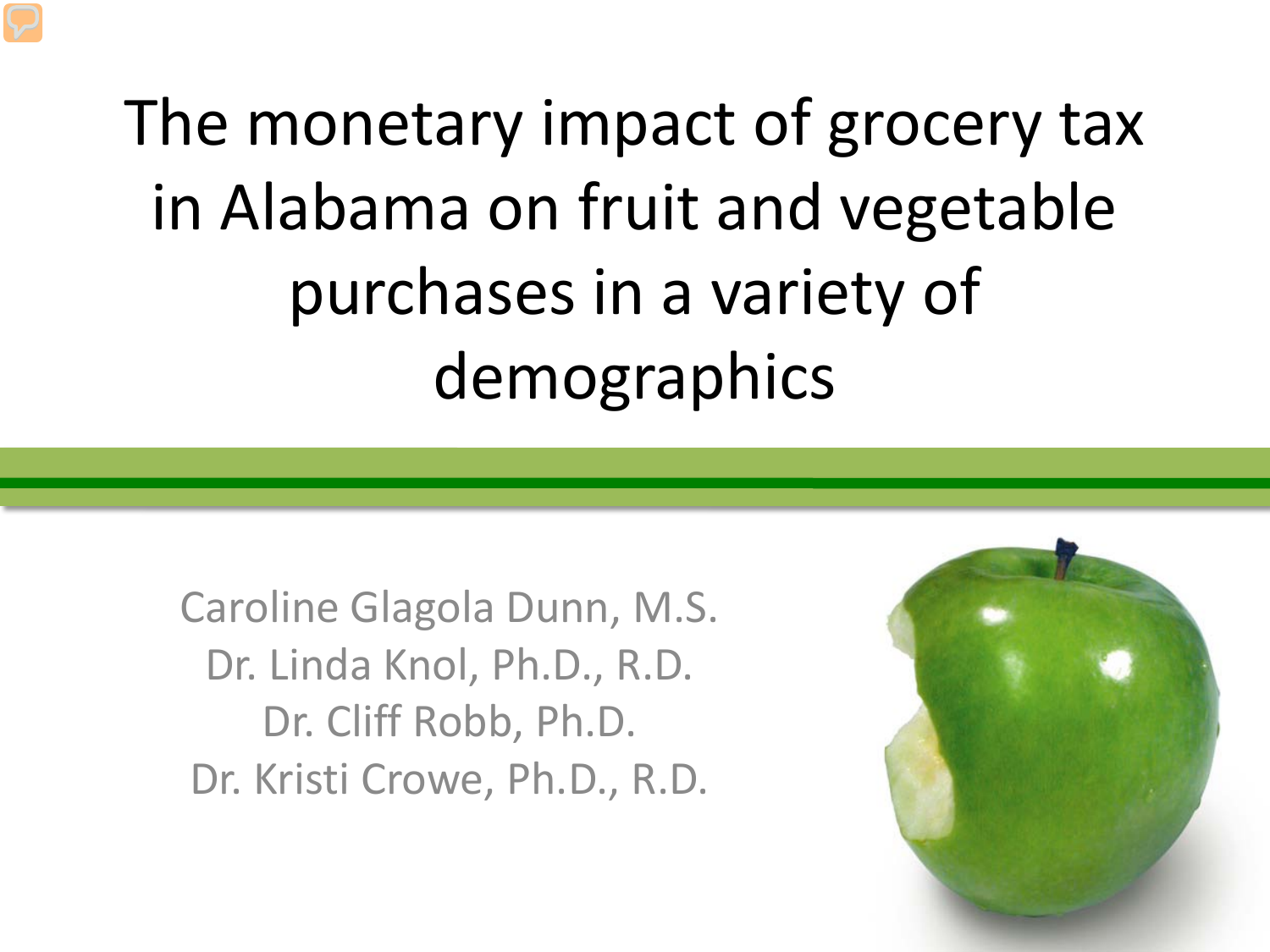#### Study Purpose

• The purpose of this research was to determine the tax cost of meeting the USDA recommended intake of F/V for all demographics in the state of Alabama in order to determine if tax cost on these goods could be prohibitive to consuming adequate servings

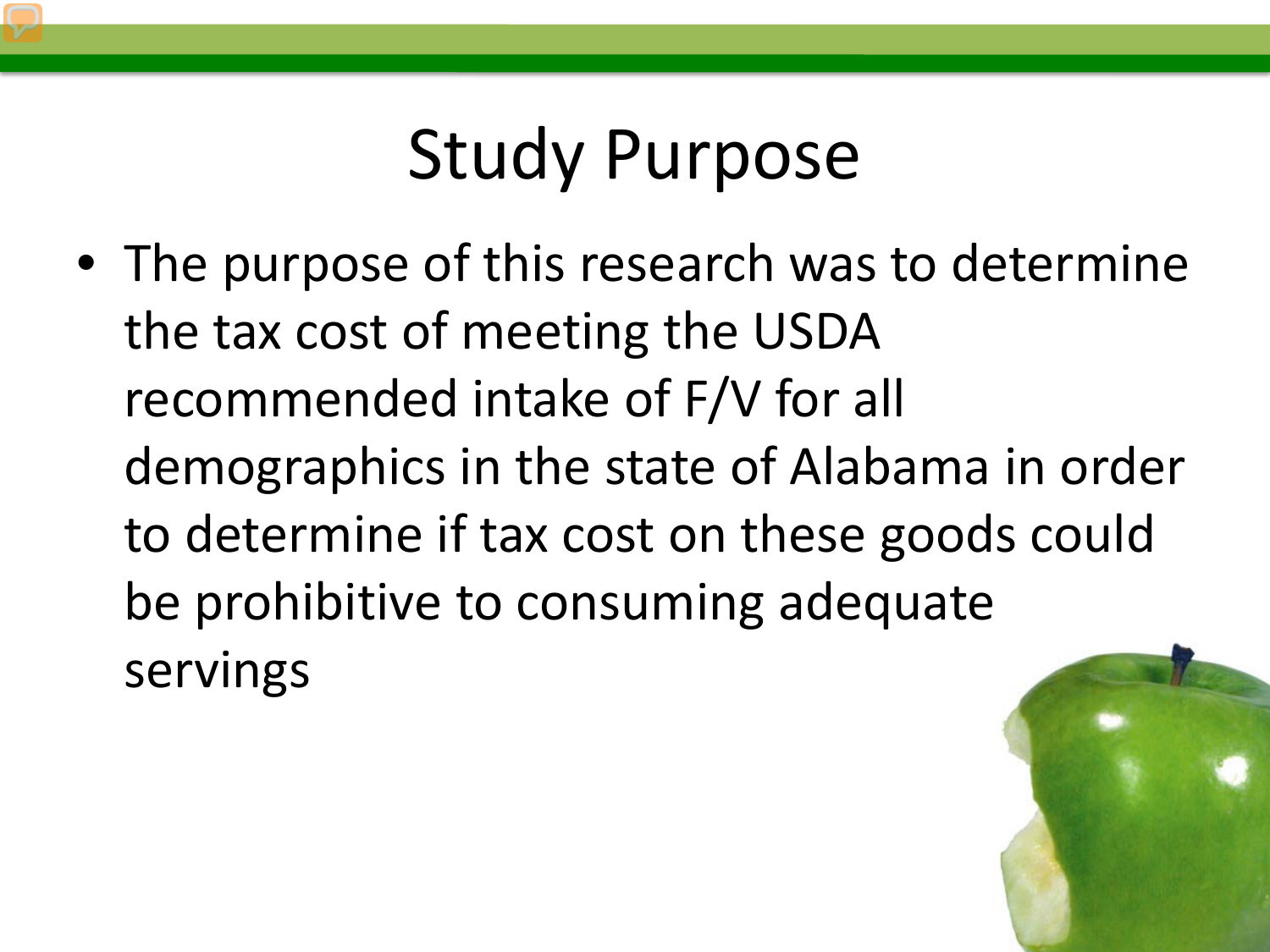# Obesity &F/V consumption

- Approximately 30% of US adults obese
	- Alabama 32.2% of adults obese
- In Alabama
	- <30% consume recommended F/V servings
	- >30% are obese
	- \$0.04 sales tax on F/V and other goods
- F/V inverse relationship to chronic disease (dz)
- High cost listed as barrier to F/V consumption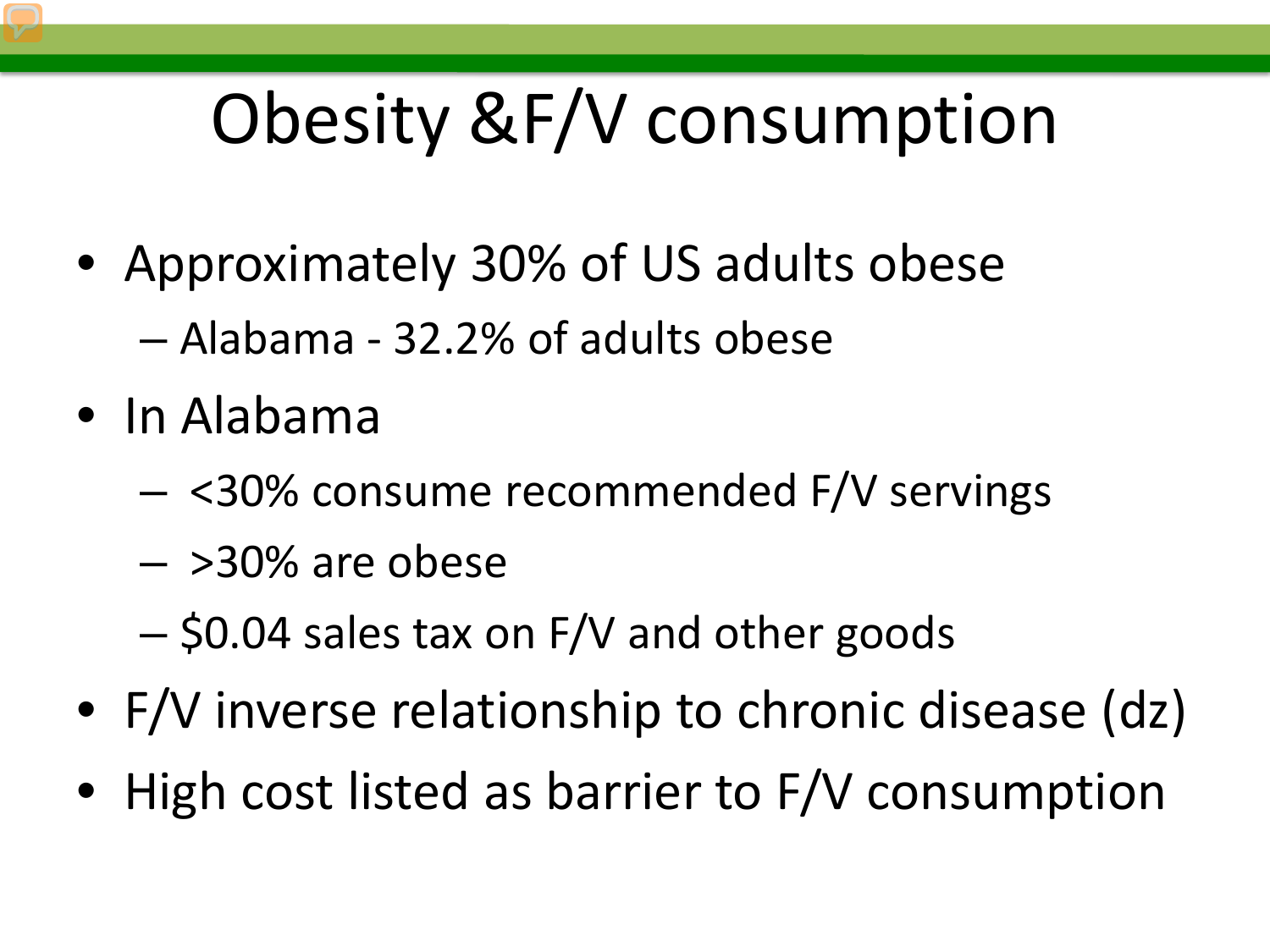## Obesity Costs

- Medical costs of obesity estimated at \$147 billion, 2009
- Association with chronic disease
- Social costs
- Low socioeconomic status (SES)/minority status positively associated with obesity
- Low cost of energy dense foods
	- Positive relationship between nutrient density & cost
	- Inverse relationship between energy & cost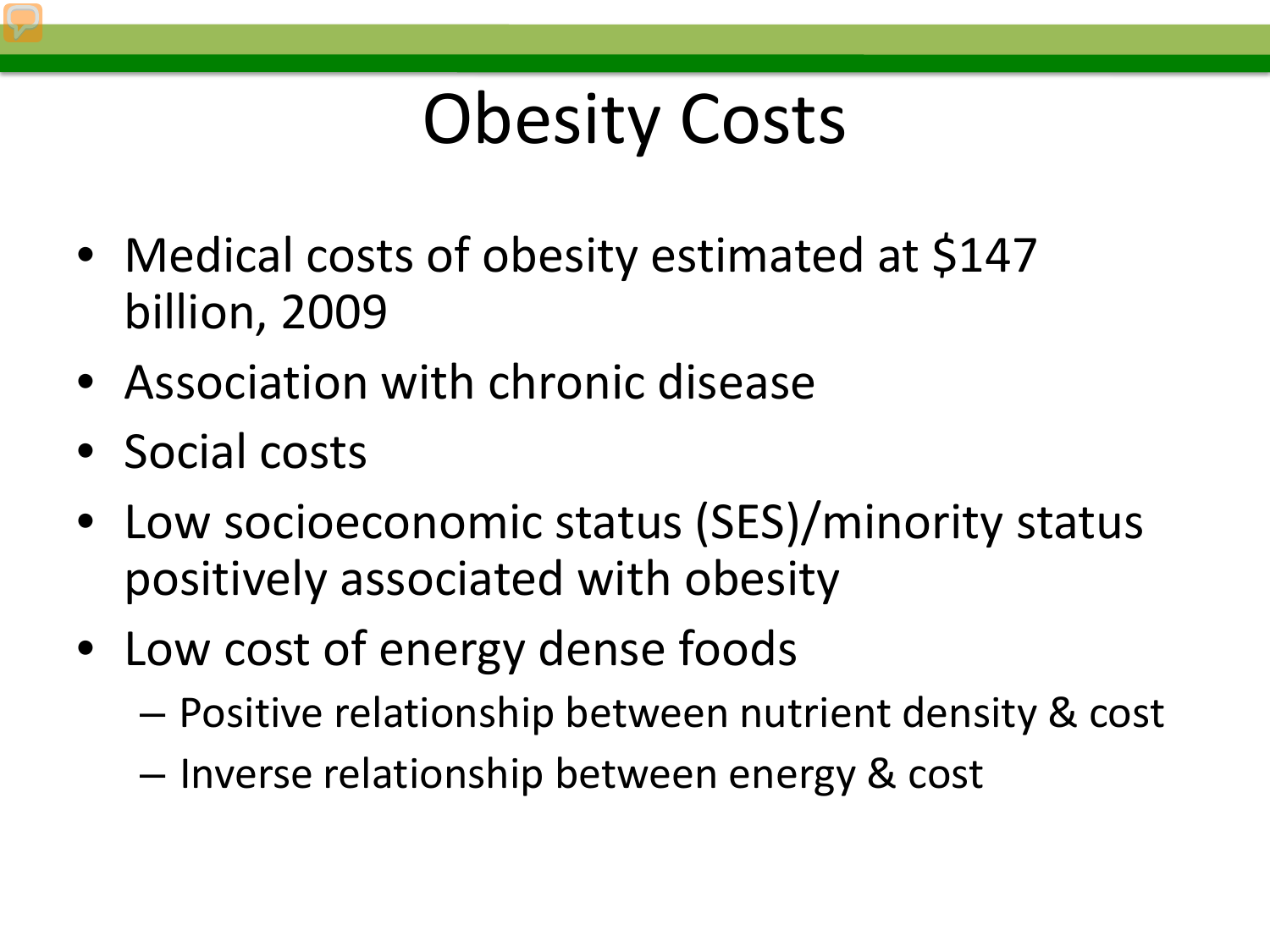## F/V Costs

- Most common barrier to adequate F/V consumption – cost
- Price increase
	- $-$  2004 3 fruits/4 vegetables = \$0.64
	- $-$  2009 2 cups fruit/2.5 cups vegetables = \$2.50
- F/V higher cost/calorie than all other groups
- \$0.12 of each food dollar spent on F/V
- Household income increases, increased F/V spending but not as much as other foods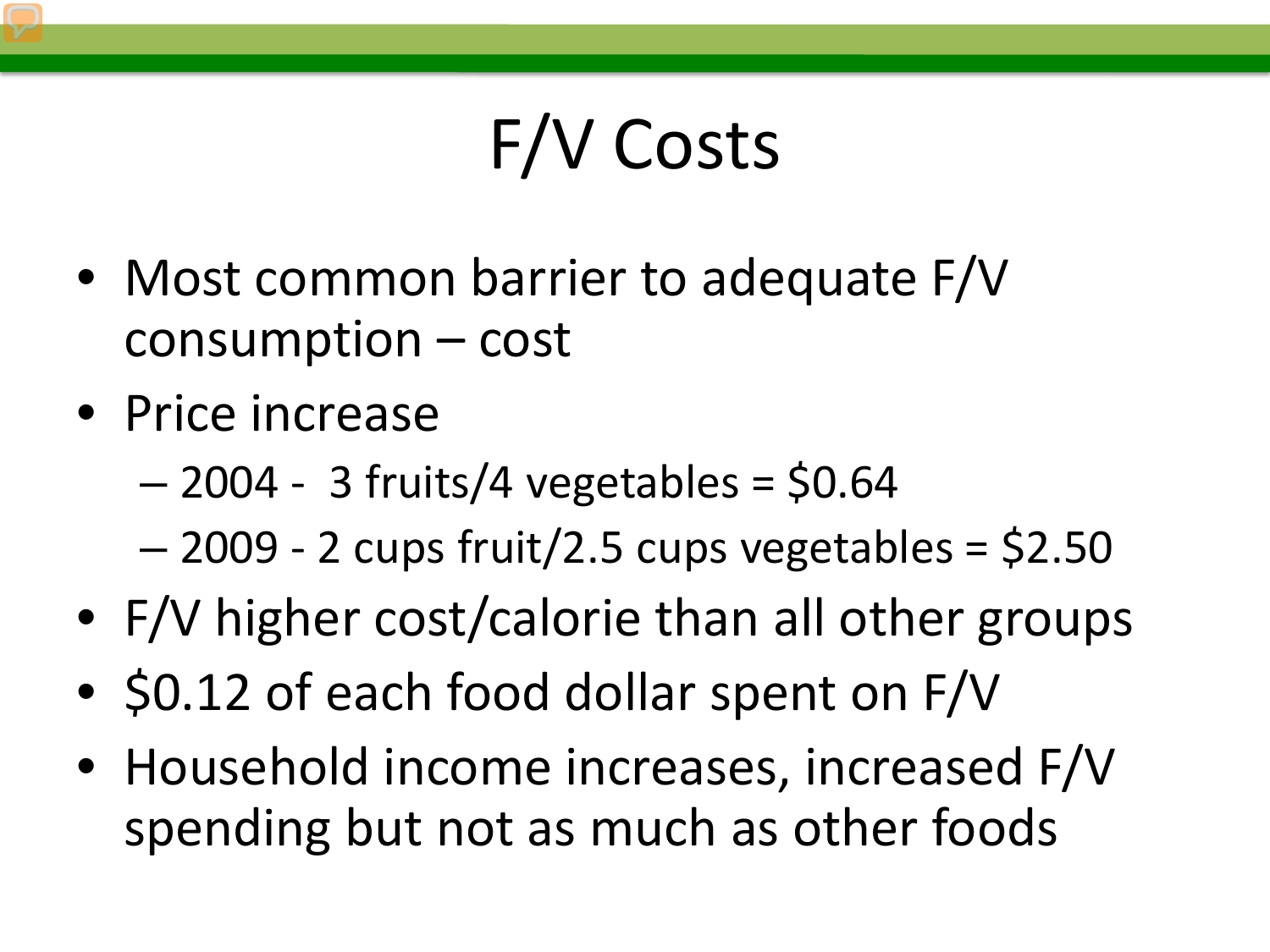#### Current Taxation

- Current AL tax at 4% on goods and groceries
- AL and Mississippi only remaining states taxing groceries with no subsidies or cuts
- Low SES associated with low F/V intake
- Engle's Law
	- As income decreases, the portion of household income spent on food increases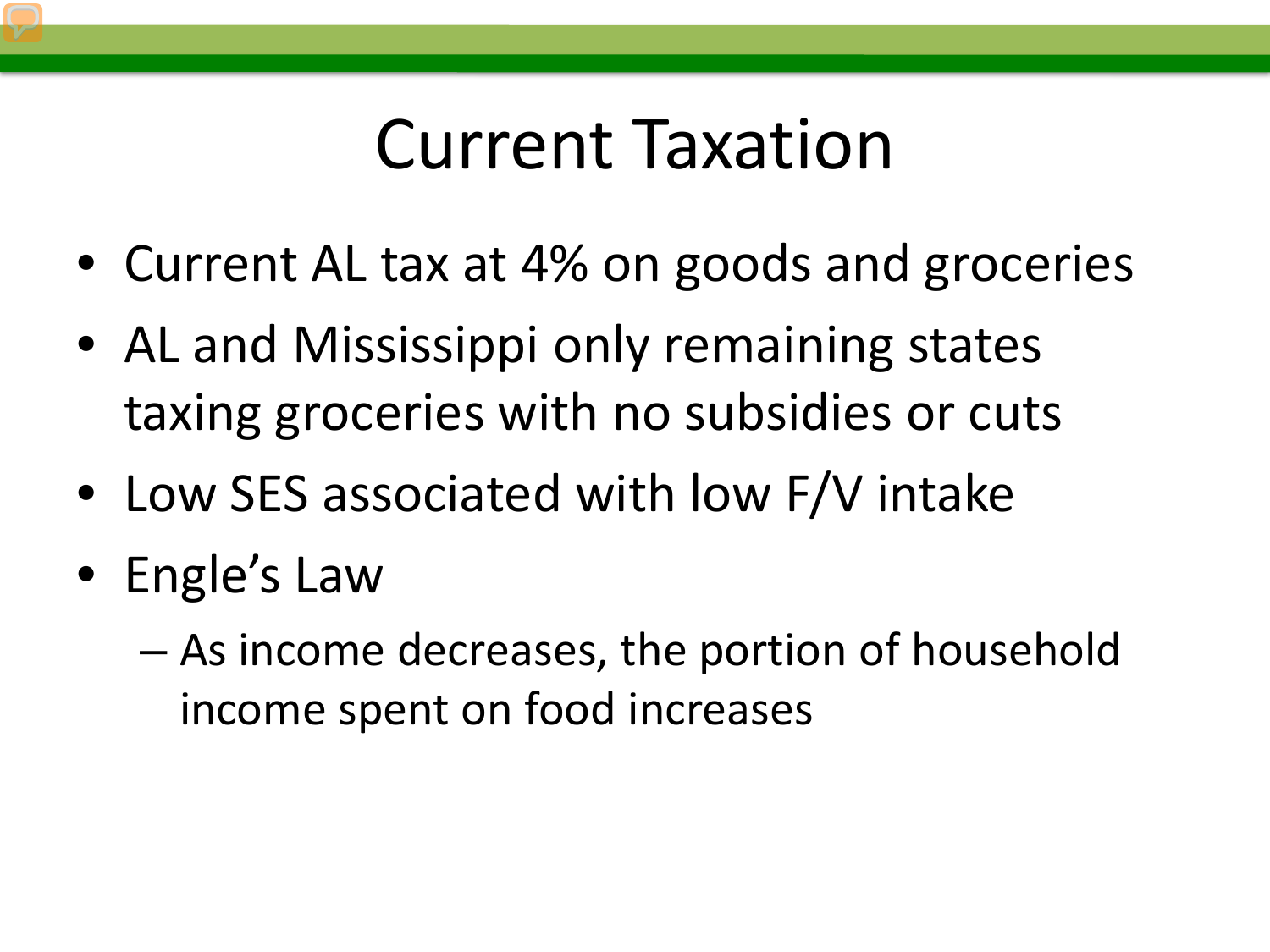## Tool Development

- USDA Economic Research Service data sets & regional foods
- Consideration of non-fresh alternatives
- Price per pound/price per item
- State divided into 11 public health regions by AL Department of Public Health
- Highest poverty and lowest poverty counties chosen
	- Food desserts areas where healthy and affordable food options are difficult to locate
	- Both urban and rural
- Stores: n=43, Wal-Mart: n=16
- **Data collected by Alabama Obesity Taskforce**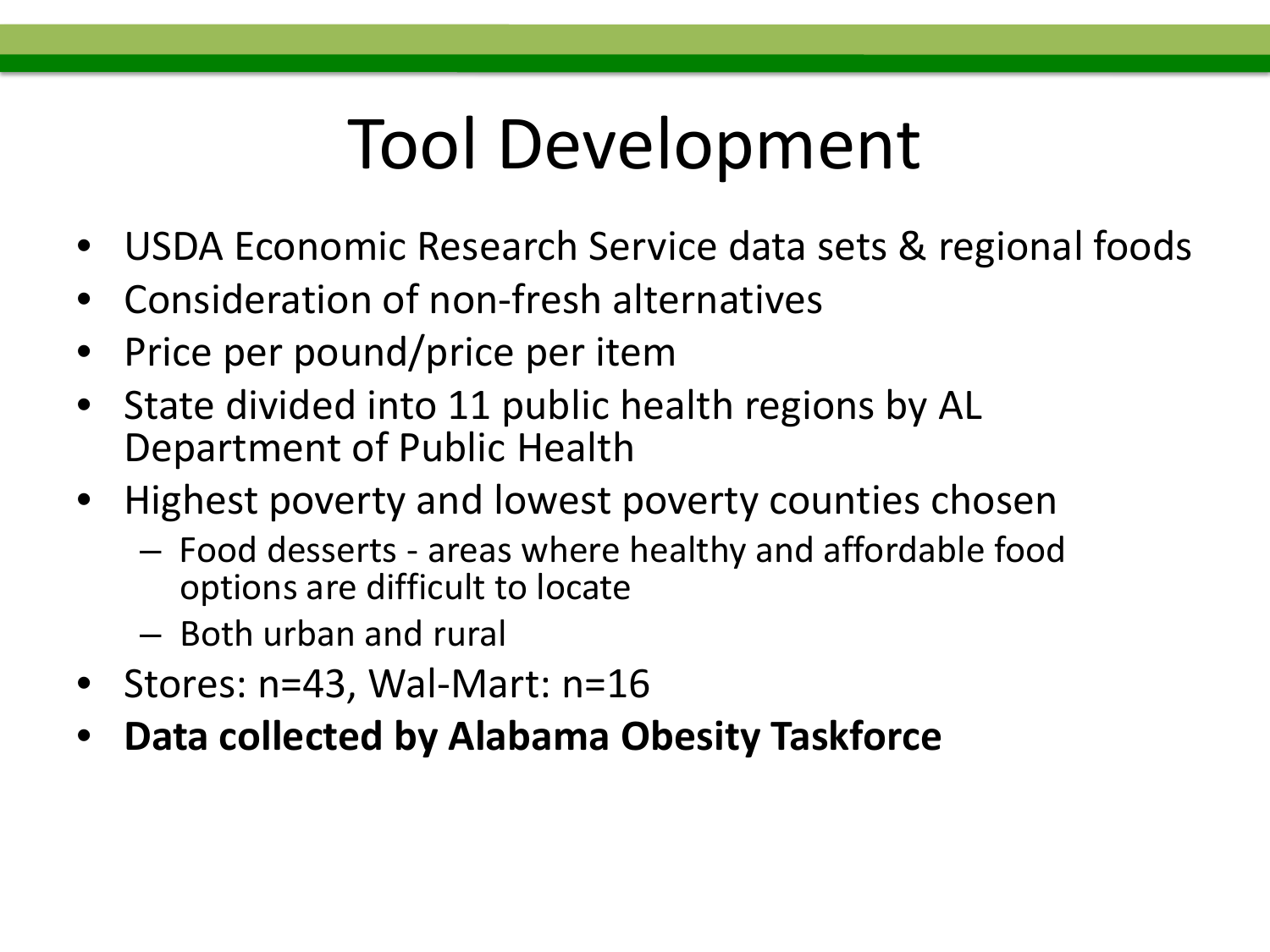- Estimated average cost per serving of fruits and vegetables in Alabama
- Average cost for individual F/V computed
- Overall average cost/cup computed

Price per serving of each fruit (vegetable)= average price per serving Number of fruits (vegetables) included

- Fruits \$0.69
- Vegetables \$0.68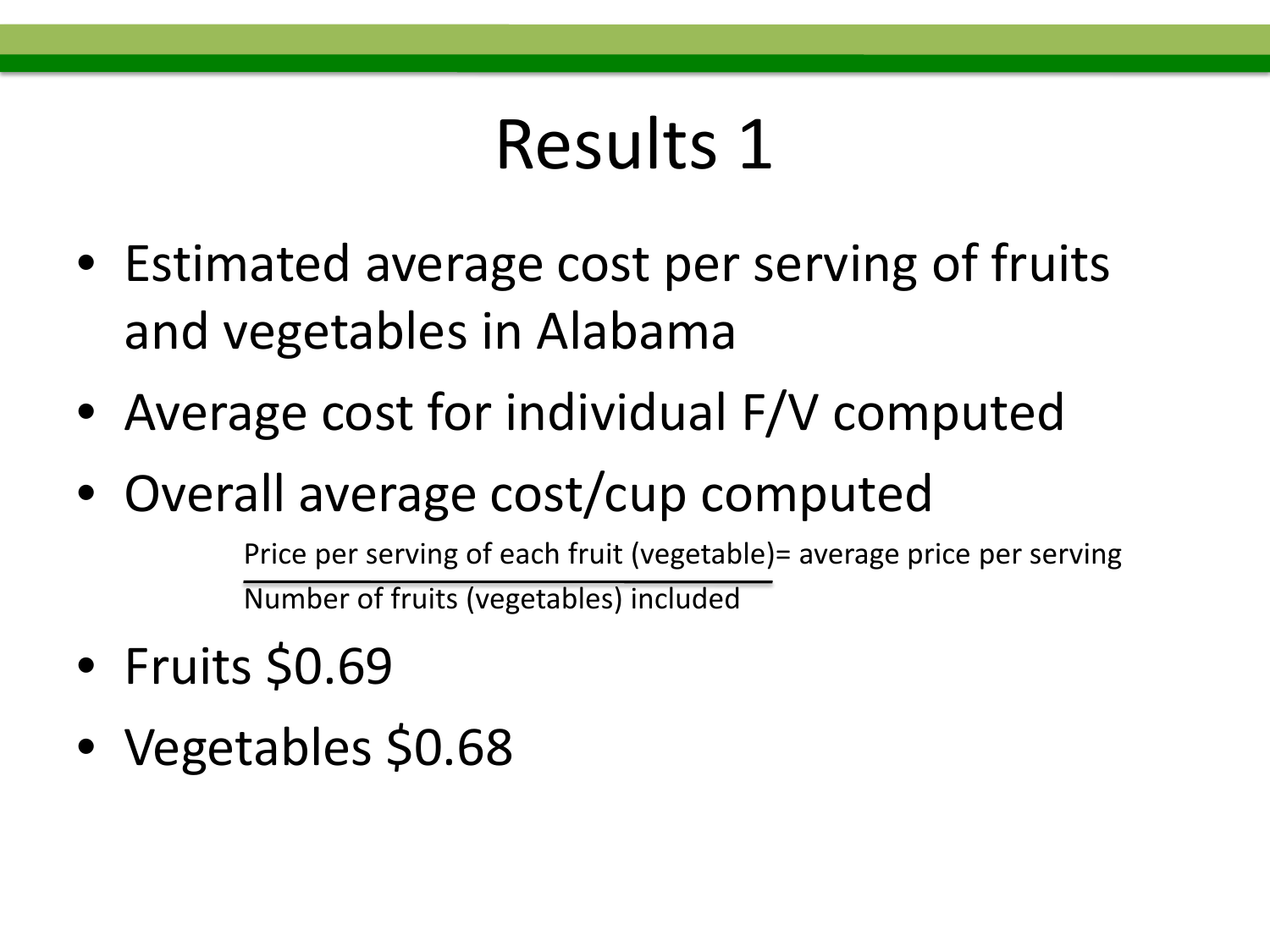- Potential tax on adequate fruit and vegetable purchases, individual
- Calculated for all USDA age/gender groups
- Applied \$0.04 tax to amounts computed in research question 1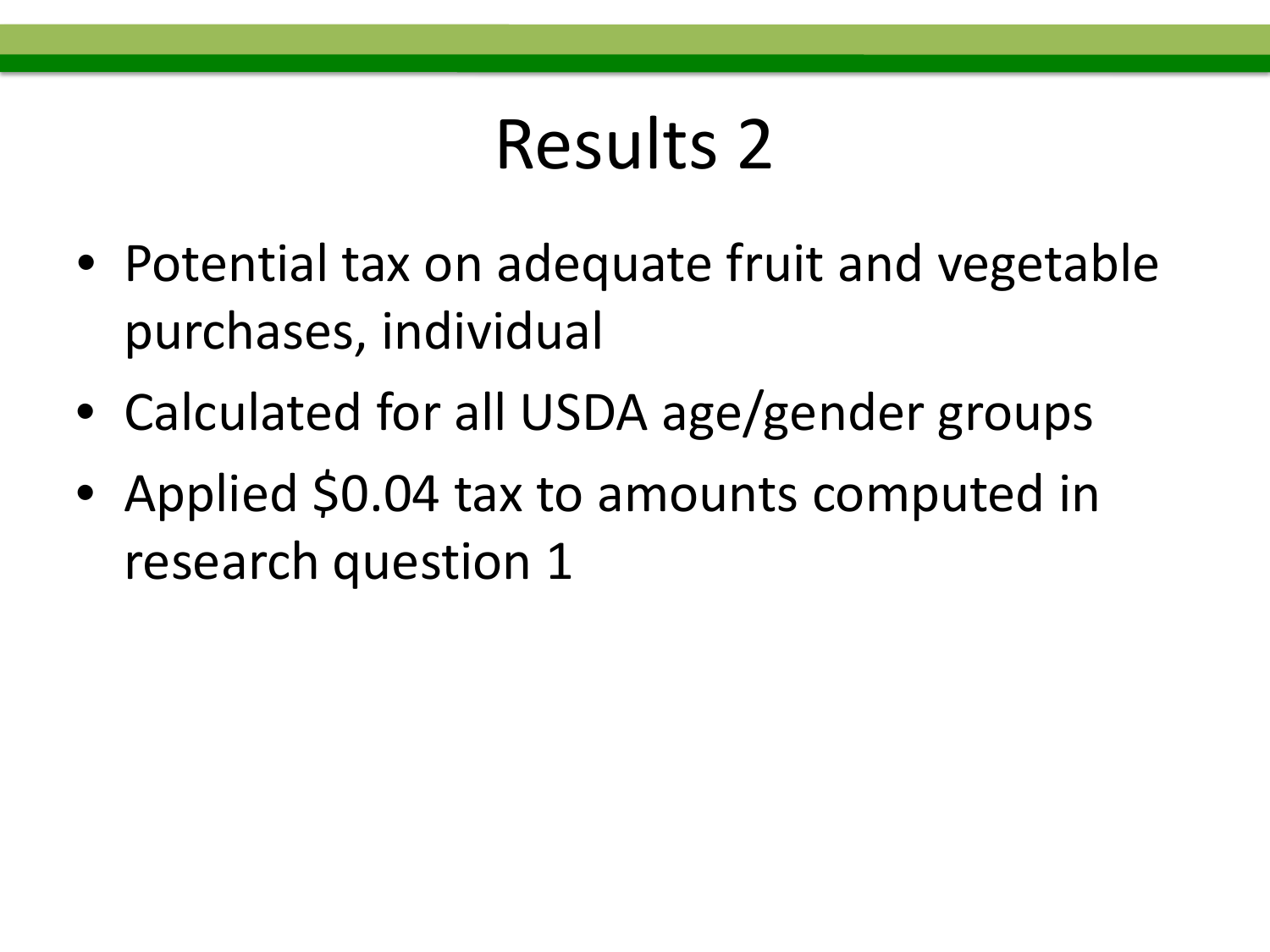## Results 2, continued

**Table 4.3:Daily cost, daily tax cost, and yearly tax cost of consuming the recommended servings of fruits and vegetables for male individuals in Alabama, 2011**

| Age            | <b>Fruit</b>    | Cost of         | <b>Vegetable</b>        | Cost of         | <b>Total Daily</b> | <b>Daily Tax</b> | <b>Yearly Tax</b> |
|----------------|-----------------|-----------------|-------------------------|-----------------|--------------------|------------------|-------------------|
| (years)        | <b>Servings</b> | <b>Fruit</b>    | <b>Servings</b>         | Vegetable       | Cost               | Cost             | <b>Cost</b>       |
|                |                 | <b>Servings</b> |                         | <b>Servings</b> |                    |                  |                   |
| $\overline{2}$ | $\overline{1}$  | \$0.69          | $\overline{\mathbf{1}}$ | \$0.68          | \$1.37             | \$0.0548         | \$20.00           |
| $3 - 5$        | 1.5             | \$1.04          | 1.5                     | \$1.02          | \$2.06             | \$0.0824         | \$30.08           |
| $6 - 8$        | 1.5             | \$1.04          | $\overline{2}$          | \$1.36          | \$2.40             | \$0.096          | \$35.04           |
| $9 - 10$       | 1.5             | \$1.04          | 2.5                     | \$1.70          | \$2.74             | \$0.1096         | \$40.00           |
| 11             | $\overline{2}$  | \$1.38          | 2.5                     | \$1.70          | \$3.08             | \$0.1232         | \$44.97           |
| $12 - 13$      | $\overline{2}$  | \$1.38          | 3                       | \$2.04          | \$3.42             | \$0.1368         | \$49.93           |
| 14             | $\overline{2}$  | \$1.38          | $\overline{3}$          | \$2.04          | \$3.42             | \$0.1368         | \$49.93           |
| 15             | $\overline{2}$  | \$1.38          | 3.5                     | \$2.38          | \$3.76             | \$0.1504         | \$54.90           |
| $16 - 25$      | 2.5             | \$1.73          | 3.5                     | \$2.38          | \$4.11             | \$0.1644         | \$60.01           |
| $26 - 45$      | $\overline{2}$  | \$1.38          | 3.5                     | \$2.38          | \$3.76             | \$0.1504         | \$54.90           |
| 46-65          | $\overline{2}$  | \$1.38          | $\overline{3}$          | \$2.04          | \$3.42             | \$0.1368         | \$49.93           |
| 66+            | $\overline{2}$  | \$1.38          | $\overline{3}$          | \$2.04          | \$3.42             | \$0.1368         | \$49.93           |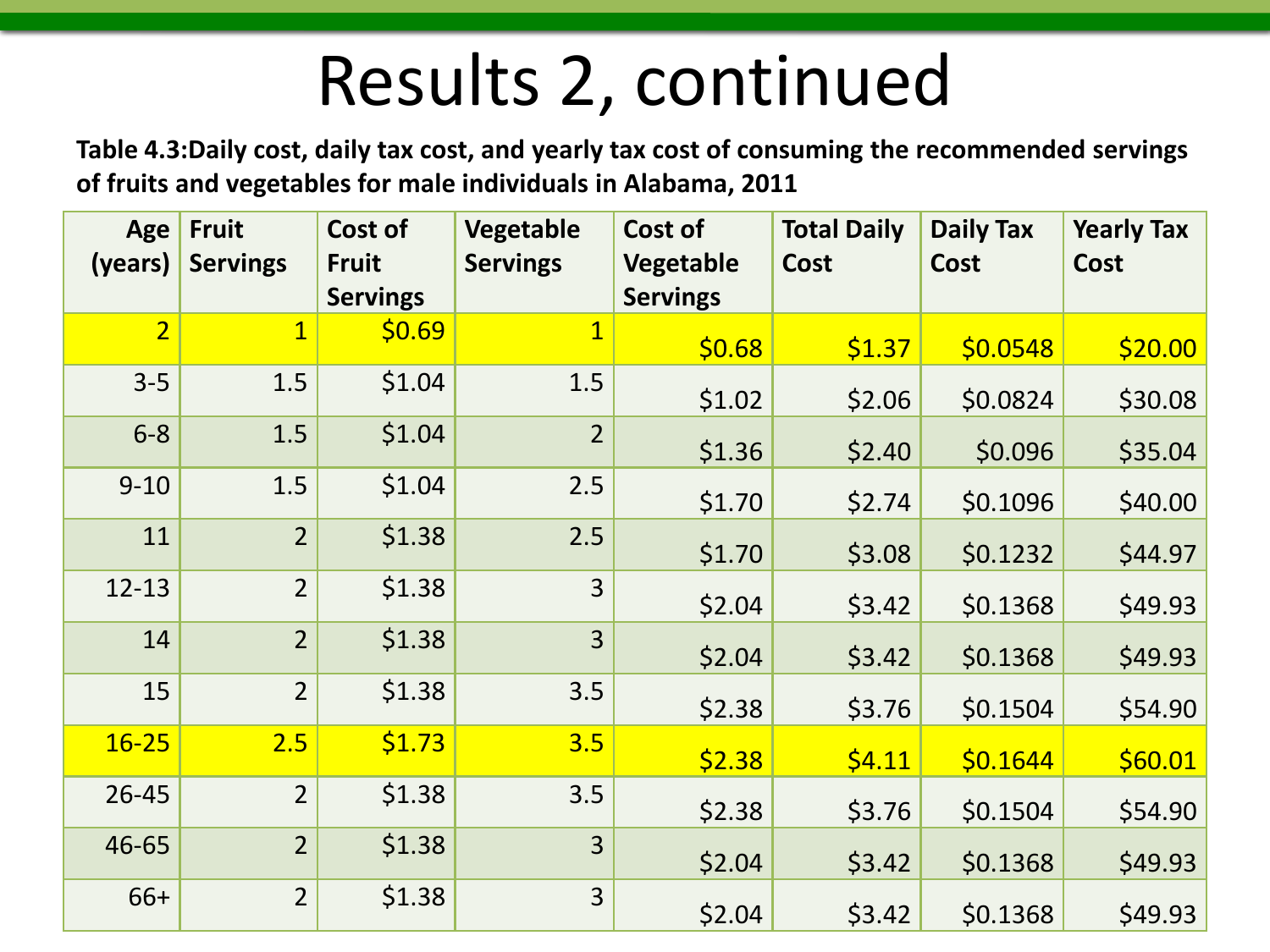- Total potential state tax revenue for adequate fruit and vegetable purchases
- 2010 US Census Bureau statistics
- Annual tax cost x number of individuals in age/gender group = total tax revenue for group
- Total \$215,494,732.16
	- Portion of reported \$1,842,049,663.04 generated by Alabama sales tax in the 2009-1010 fiscal year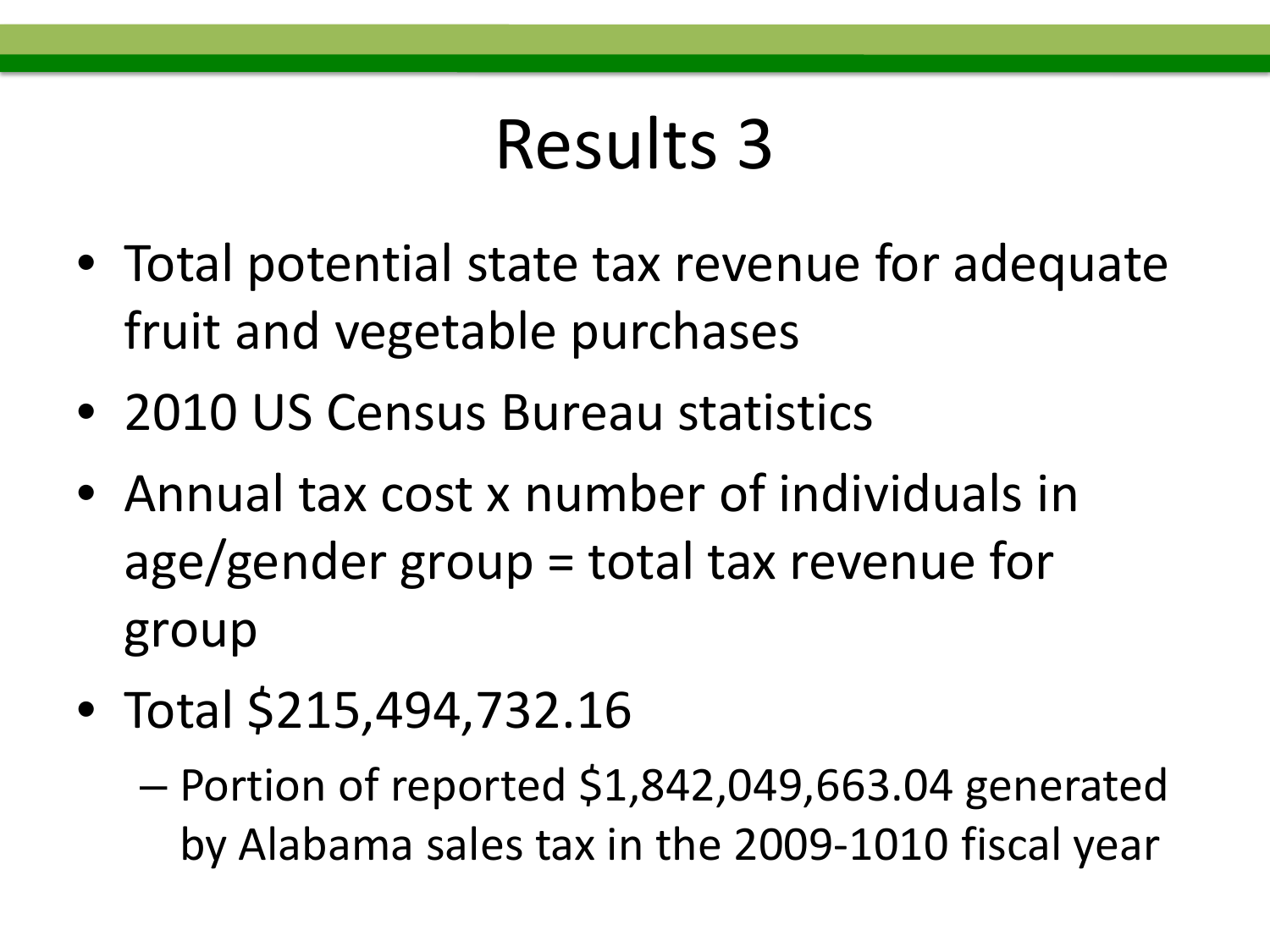## Results 3, continued

**Table 4.6 Projected annual tax revenue generated if all females were to consume the recommended one-cup equivalent servings of fruits and vegetables daily** 

| Age (years)    | <b>Number of Individuals</b> | <b>Tax Cost Per Year</b> | <b>Population cost</b> |
|----------------|------------------------------|--------------------------|------------------------|
| $\overline{2}$ | 30,676                       | \$20.00                  | \$613,520.00           |
| 3              | 30271                        | \$24.97                  | \$755,866.87           |
| $4$ to $6$     | 89109                        | \$30.08                  | \$2,680,398.72         |
| $7$ to 9       | 91689                        | \$35.04                  | \$3,212,782.56         |
| 10 to 11       | 63143                        | \$40.00                  | \$2,525,720.00         |
| 12 to 18       | 224634                       | \$44.97                  | \$10,101,790.98        |
| 19-25          | 236323                       | \$49.93                  | \$11,799,607.39        |
| $26 - 50$      | 806516                       | \$44.97                  | \$36,269,024.52        |
| $>51$          | 828351                       | \$40.00                  | \$33,134,040.00        |
| <b>Total</b>   |                              |                          | \$101,092,751.04       |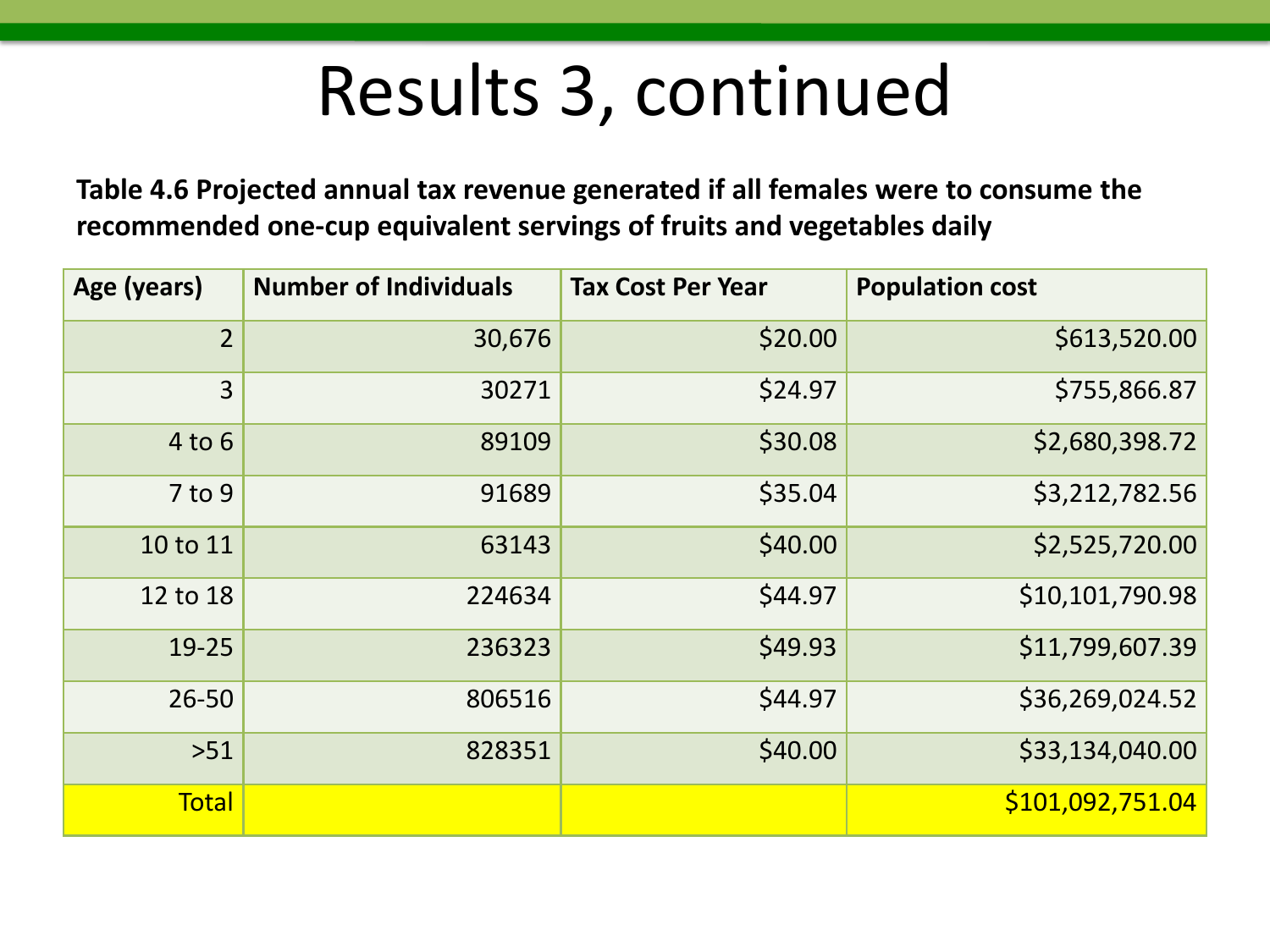• Potential number of servings of fruit and vegetables purchased with sales tax

Annual tax cost per year = number of servings

Cost per serving F (V)

- Differs by group
	- Highest were males 16-25
	- 87 fruit or 88 vegetable servings
- Money may not be spent on extra servings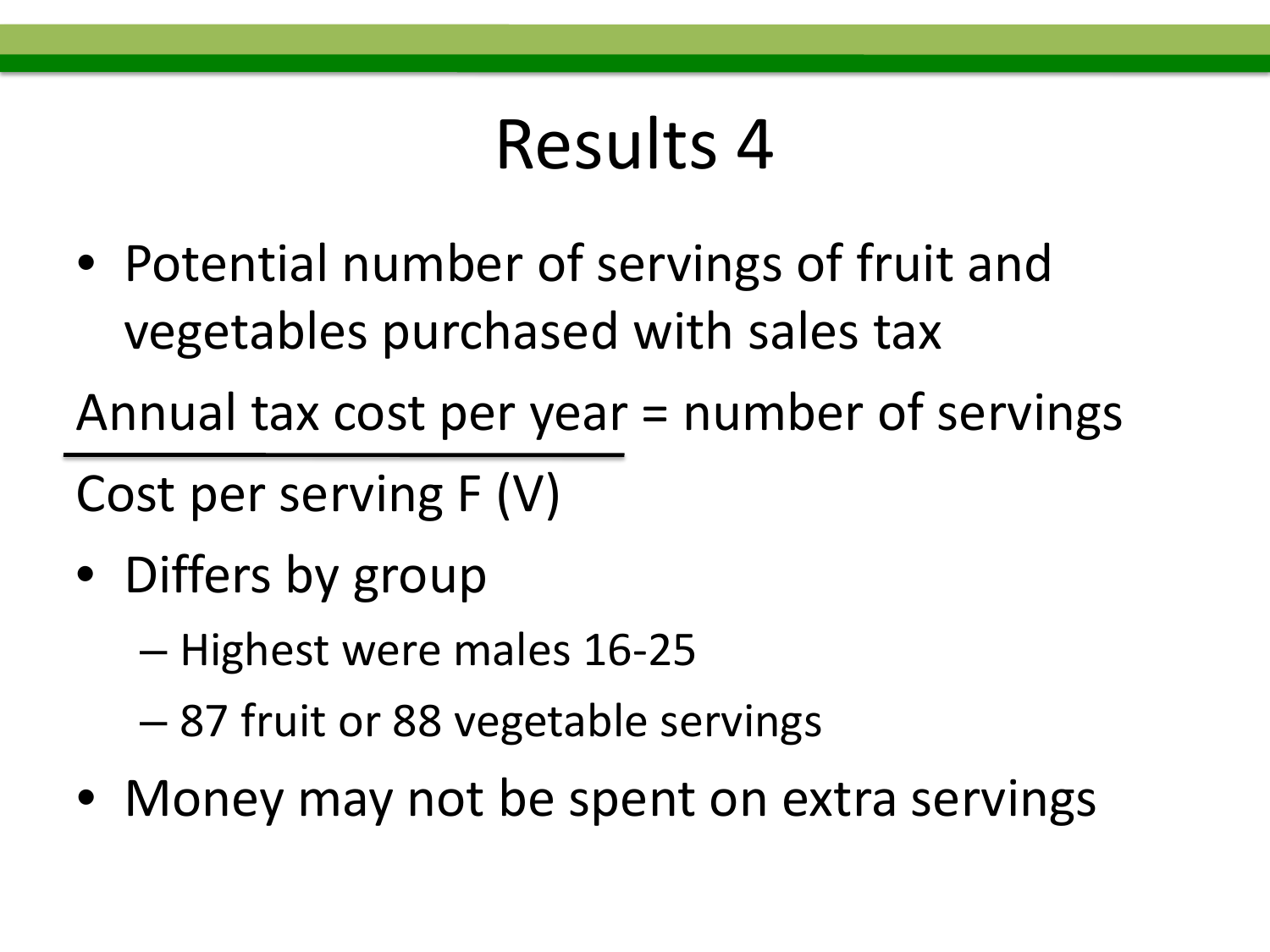## **Discussion**

- Cost increase from 2008, \$2.50 (\$2.63 after adjustment for inflation) to \$3.08
- Household setting
	- Four person household, \$179.88
	- On average, 0.45% of median household income
	- Higher percentage for low income
	- Dependants supported by earners
		- Children, older adults, disabled
- Additional county taxes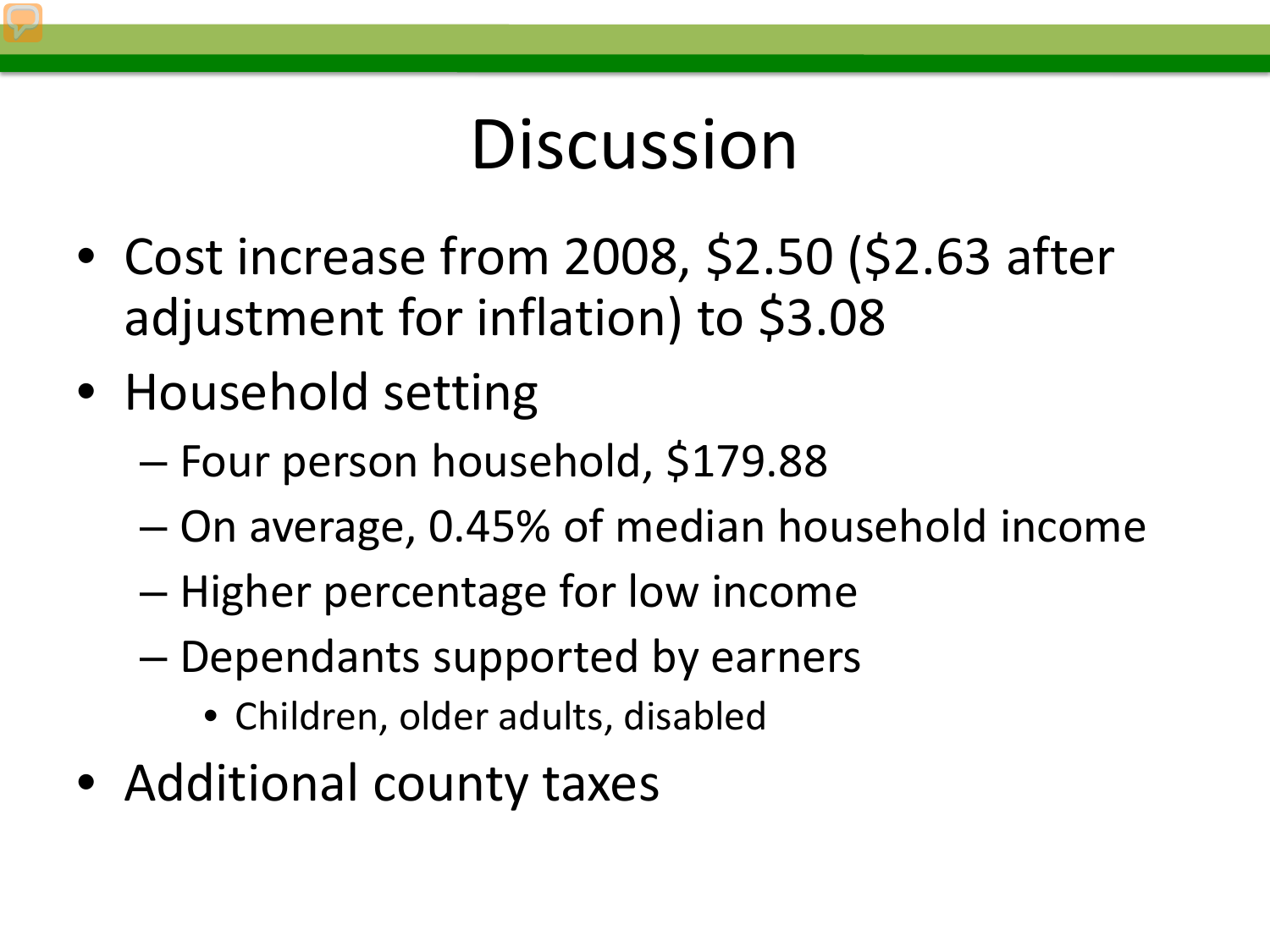## **Discussion**

- AL residents endure added charge in form of sales tax that increases cost of F/V – barrier
- Money spent on tax could be spent on extra servings
- Behavior difficult to predict, low income/price elasticity
- Potential reduction in chronic dz/cost of obesity
- Potential \$215,494,732.16 in state revenue
- In AL, 850,000 receive monthly Medicaid reimbursements of approximately \$3000
	- State contributes roughly 1.4 billion annually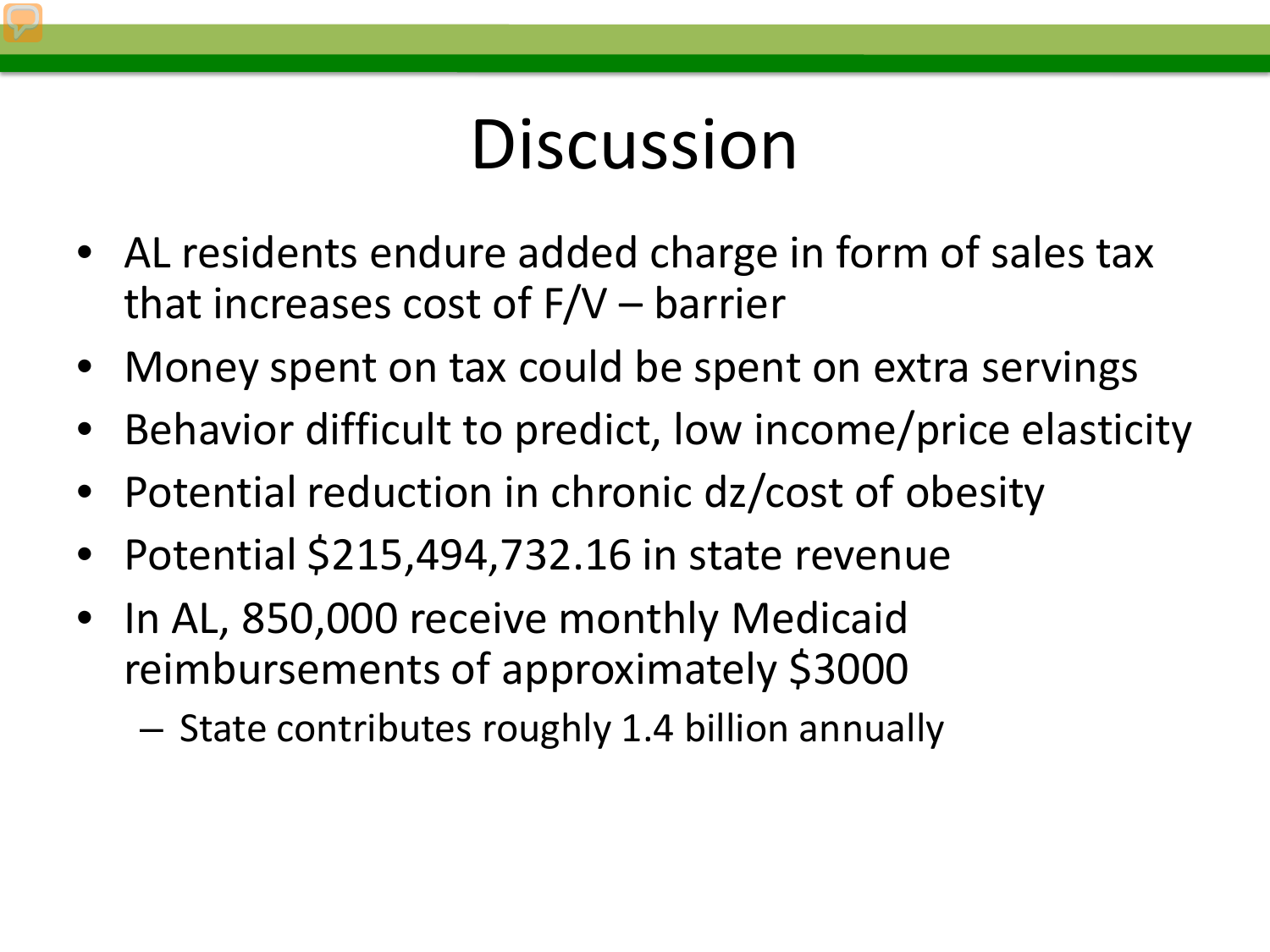## Opportunities

- AL is in a unique position to determine if targeted reductions in cost (tax) of F/V could increase consumption
- Low price elasticity of demand, income elasticity of demand
- FREE! Study
	- Lindt Truffle (\$.40) consumed by 40%; Hershey Kiss  $(5.01)$  – consumed by 40%
	- Prices dropped \$.01 90% consumed Hershey Kiss